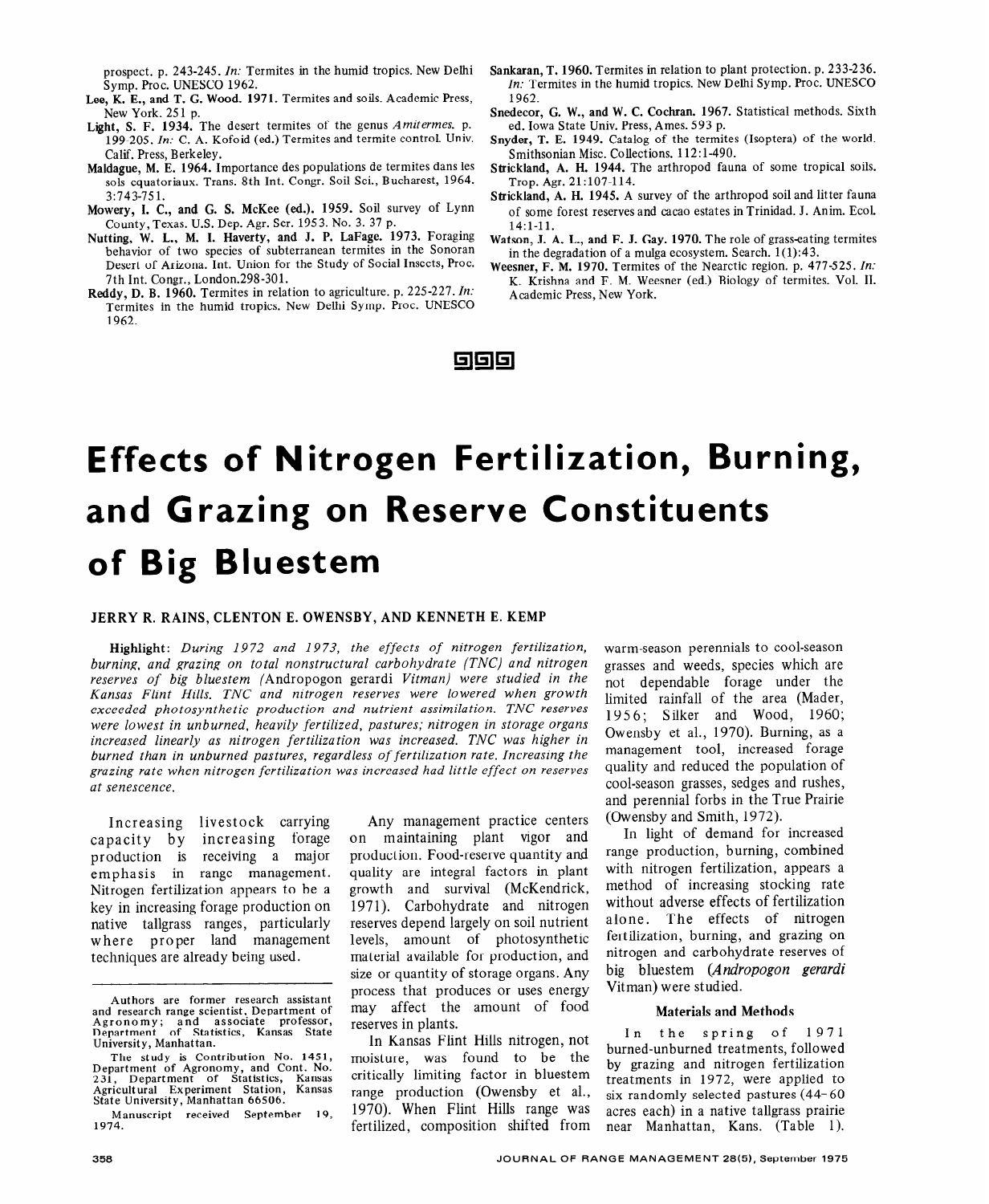**Table 1. Treatments in a native** tallgrass **prairie pasture, Manhattan, Kansas** 

| Burning     | N-rate<br>(lb N/acre) | Stocking rate,<br>steers<br>$(\text{acres} / \text{AU})$ |      |
|-------------|-----------------------|----------------------------------------------------------|------|
|             |                       | 1972                                                     | 1973 |
| Burned      |                       |                                                          |      |
| April 25+27 |                       | 5                                                        | 5    |
|             | 40                    | 3.3                                                      | 3.3  |
|             | 80                    | 2.17                                                     | 2.79 |
| Unburned    | 0                     | 5                                                        | 5    |
|             | 40                    | 3.3                                                      | 3.3  |
|             | 80                    | 2.17                                                     | 2.79 |

Previous pasture treatment effects were minimized, and range condition equalized, with late spring burning and stocking with steers (5 acres/AU), 1968- 1970. Stocking rate remained at 5 acres/AU when burning treatments began in 1971. Nitrogen (N) was applied aerially in early May as prilled urea in 1972 and as prilled ammonium nitrate in 1973. Stocking rates were adjusted to obtain a similar percentage removal of forage in each pasture. Stocking rates on pastures with 80 lb N/acre were lowered in 1973 because estimated forage production in 1972 was less than actual.

Within each of six pastures, three loamy upland range sites (Anderson and Fly, 1955) with similar grazing use were selected as plant collection sites. Every 2 weeks from May 15 to November 1 and once a month from December 1 to April 15 at each site a minimum of 20 big bluestem plants were selected at random along and within 1 yard either side of a 100-yard line. Plants were dug deep enough to insure collection of rhizomes. Percentage of plants grazed was recorded for plants collected. Samples were not taken on May 1 in 1972 or 1973 because burning had removed identifiable top growth. Soil, roots, and dead organic material were removed from samples by cold-water washing and hand clipping. Elongated culms 2 inches above the uppermost basal node were removed. Though differences in carbohydrate and organic nitrogen concentrations within grass parts have been reported, rhizomes, crowns, and stem bases are all major areas of storage in *Andropogon,* from which the plant can potentially draw stored reserves (McKendrick, 1971; Perry and Moser, 1974). Cleaned samples of rhizome, crown, and live stem bases were oven dried for 5 days at  $70^{\circ}$ C, ground in a Wiley mill (40-mesh screen), and stored in sealed glass bottles in the dark (Owensby et al., 1970). Total nonstructural carbohydrates (TNC) were determined by enzyme extraction with "Clarase 900" (takadiastase) and copperiodometric titration (Smith, 1969). Kjeldahl nitrogen was determined for each sample.

Least-squares analysis of variance for unequal subclasses was used to test effects of percent plants grazed on stored N and TNC reserves on all samples from all collection dates (Kemp, 1972). Subsequent analyses of variance or covariance, with grazing as a covariate when significant, were used to test effects of burning and nitrogen fertilization on collections over 2 years (growth-and-storage period: May 15 to November 1) and on collections in 1 year (dormant period: December 1 to April 15). Means were separated by LSD when significant ( $P \le 0.05$ ) F-values were found. Both linear and quadratic effects of fertilizer treatments were measured (Cochran and Cox, 1968).

#### Results and Discussion

#### Total Nonstructural Carbohydrate (TNC) Reserves

Grazing (percent plants grazed) decreased TNC levels during the growing season  $(P<.01)$ , but not during the dormant period  $(P<sub>0</sub>, 67)$ . Any situation that interferes with normal growth of the photosynthetic tissue of range plants will restrict root development and normal reserve storage and may curtail subsequent growth (Cook, 1966). Detrimental effects on plant growth increase when frequency or degree of defoliation is increased (Jameson, 1964).

TNC was lowest in May, reached a summer maximum by July 15, declined in mid-August, and reached a yearly high by October 15 in unburned pastures and November 1 in burned pastures. TNC was higher in burned than in unburned pastures throughout the growth-and-storage period (Fig. 1A). Plants use food reserves in early growth until the photosynthetic products exceed growth demands, then they store reserves. Though late season TNC decline in several grasses has been attributed to sexual reproduction (Coyne and Cook, 1970; McKendrick, 1971; Pettit et al., 1973; Rappe, 1947), Owensby (unpublished) found that  $\leq$ 1% of the big bluestem plants in tallgrass prairie initiated seedheads. Root production on new rhizomes of big bluestem in mid-August (McKendrick, 1971) probably caused reserves to decline at that time (Fig. 2). Sampson and McCarty (1930) and Weinmann (1948) reported that underground development is most active when herbage growth is minimal. Differences between burned and unburned pasture TNC levels over sampling date were not significant during the dormant period  $(\leq 19)$ . TNC dropped in January but stabilized a month later and remained stable until spring growth began (Fig. 1B). That cycle was similar to those reported by Owensby et al. (1970) and McKendrick (1971) for big bluestem. Other workers have shown TNC drops



**Fig. 1.** *Effect of burning on TNC in big bluestem storage organs: (A) May 15 to Nov. I, 1972; (B) Dec. I, 1972 to Apr. 15, 1973. Averaged over all treatments. TNC levels with a common letter are not significantly different (PCO5).*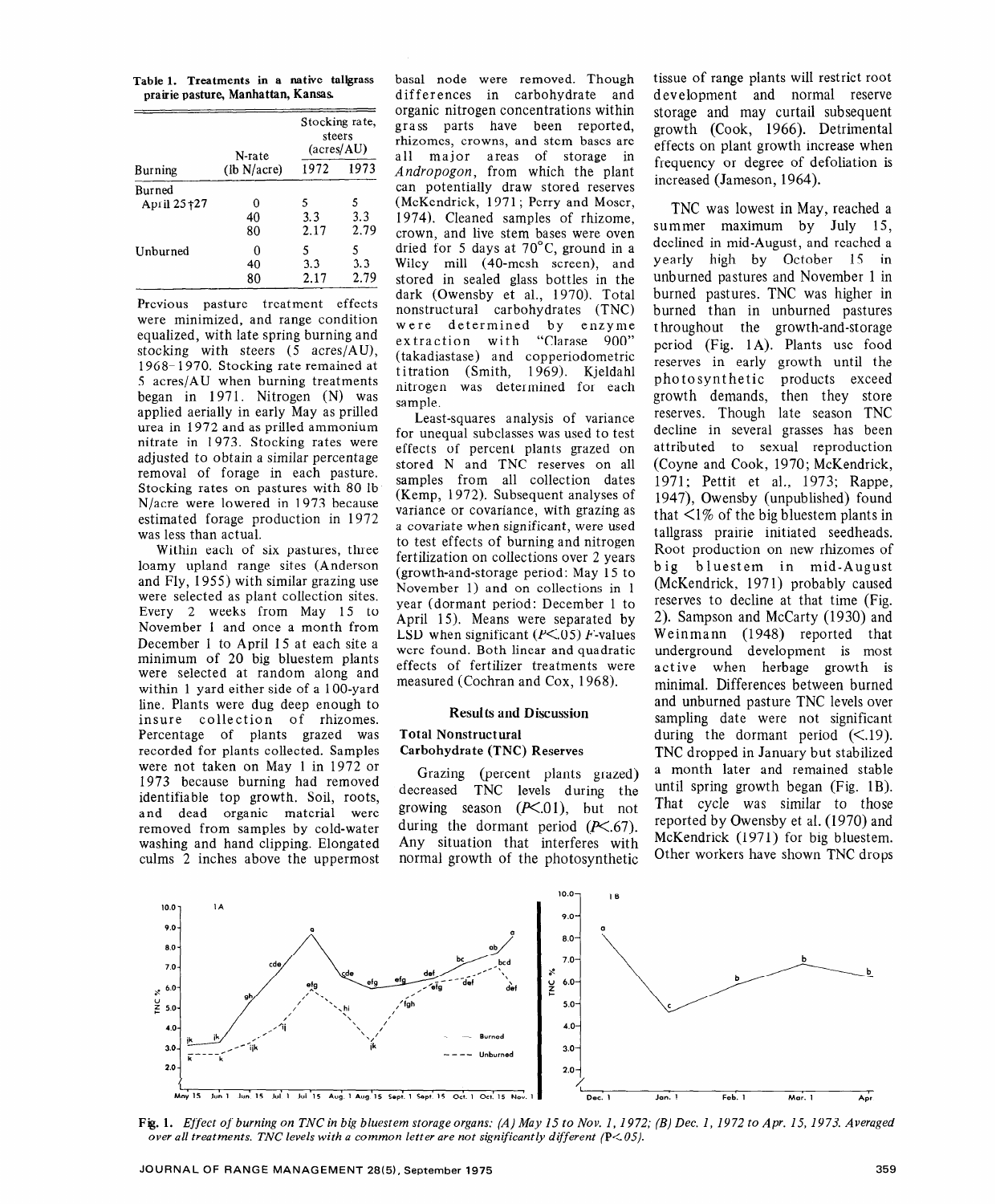

*Fig 2. Phenology of big bluestem (adapted from McKendrick, 1971).* 

in mid-winter with no explanation offered (Sampson and McCarty, 1930; Archbald, 1940; Sonneveld, 1962). Research was not conclusive; perhaps storage compounds transferred from one form to another during periods of temperature or moisture stress. Phenologic data (Fig. 2) showed that the soil is usually frozen during January and February in the Flint Hills.

Burning and nitrogen fertilization significantly affected TNC during both growth and dormant periods  $(P<.01)$ ; effects were mostly quadratic. TNC was highest in burned nonfertilized pastures, and lowest in unburned pastures regardless of fertilizer rate, during growth and storage periods (Fig. 3A). TNC in burned pastures was highest when rates were 0 and 80 lb N/acre and lowest with 80-lb N/acre in unburned pastures during the dormant period (Fig. 3B). Ehrenreich (1959) theorized that burning removed most mulch, which encouraged early growth and stimulated production of carbohydrate reserves. Pettit and Fagan (1973) reported that for b u f falograss *(Buchloe" dactyloides)*  carbohydrate reserves during the growing season were reduced but were nearly equivalent at the point of maximum storage with nitrogen fertilization. Fertilizing and burning the pasture increased plant growth, which in turn probably resulted in a decline of TNC.



Grazing (percent plants grazed) did not significantly affect N reserves in big bluestem. Nitrogen reserves may not be used as readily in regrowth as are carbohydrate reserves.

On different sampling dates, the effect of nitrogen fertilization rate on reserve nitrogen was different during the growth-and-storage period  $(K.01)$ , but not during the dormant period  $(P<.15)$ . Reserves declined, under O-lb and 40-lb nitrogen fertilization rates, when growth requirements exceeded available nitrogen (May 15 to July 1). They remained low during mid-season and increased in the fall when plant requirements no longer exceeded the available supply (Fig. 4). Nitrogen reserves were not significantly lowered in mid-August, as were TNC reserves, probably because of sufficient uptake of soil nitrogen by new roots. McKendrick (1971), in earlier work on big bluestem, indicated that reserve nitrogen increased at maturity and that N declined when spring growth was initiated. Changes in annual N-reserve cycling were less under the 80-lb N rate, indicating high nitrogen uptake throughout the season and less need for nitrogen reserves to support growth. Though trends indicated a positive correlation of increased N reserves and fertilizer rate, differences at particular dates were not always significant (Fig. 4). At season's end reserves were equal under O-lb and 40-lb rates. Weinmann (1948) and



**1 d l.O- / / .9- .a- .7-**  1972 ---- .6 i A0 Nitrogen - Rate (Ib./Acre)

**Fig. 3.** *Effect of nitrogen fertilization and burning on TNC content in big bluestem storage organs: (A) May 15 to Nov. I, 1972 and 1973; (B) Dec. I, 1972 to Nov. I, 1973. Averaged over all treatments. TNC levels with a common letter are not significantly different* (P<.05).

**Fig. 4.** *Effect of nitrogen fertilization on nitrogen content in big bluestem storage organs [May 15 to Nov. I, I972 and 19 73). Averaged over all treatments. Nitrogen levels with a common letter are not significantly different (P<.05).* 

1.1

**s z**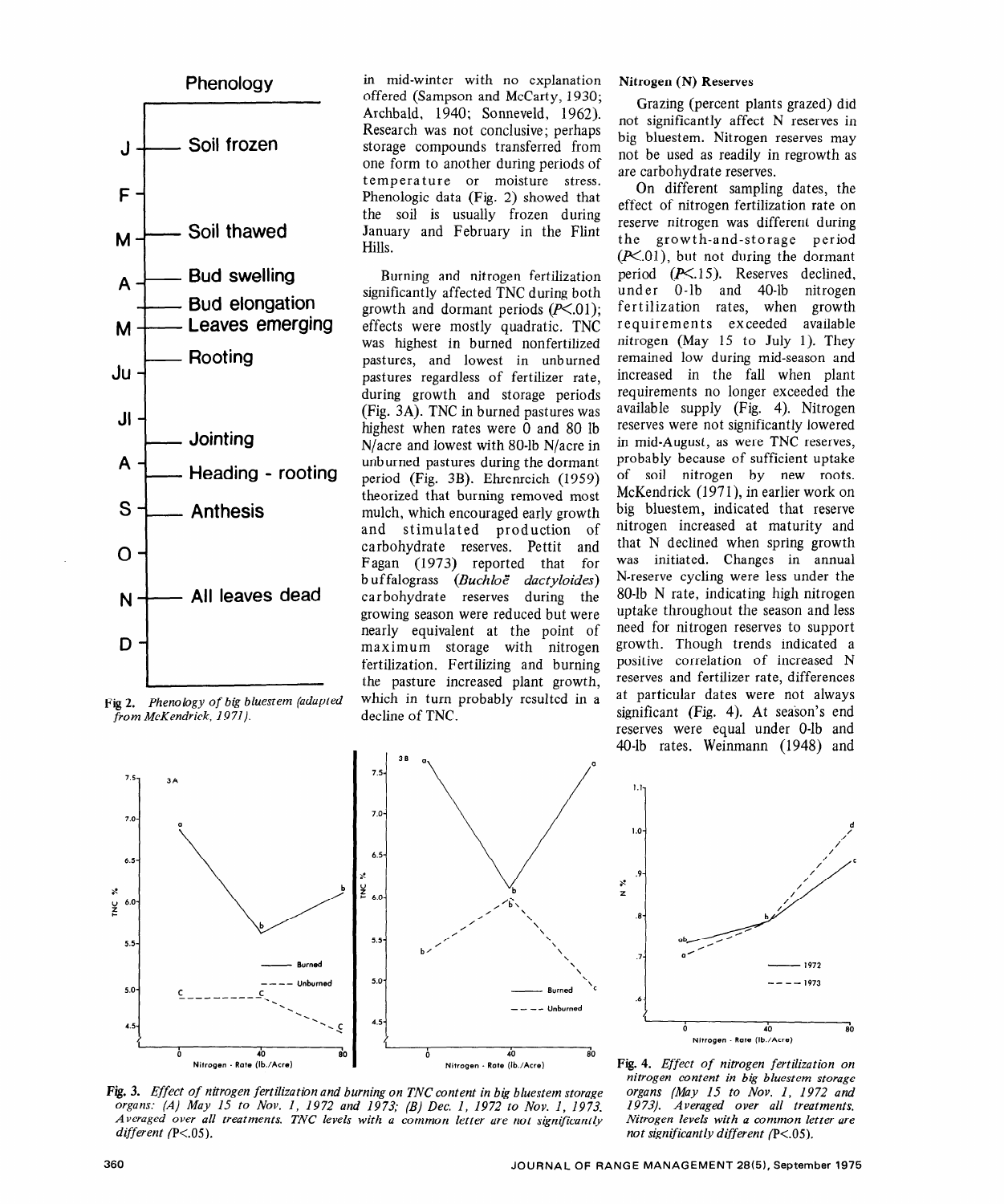

*Fig. 5. Effect of nitrogen fertilization and burning on nitrogen content of big bluestem storage organs: (A) May I5 to Nov. I, I9 72 and I9 73; (B) Dec. I, I9 72 to Nov. I, I9 73. Nitrogen levels with a common letter are not significantly different (P<.05).* 

Power (1972) also showed that a positive correlation apparently existed when available N exceeded plant requirements.

Burning and nitrogen fertilization significantly affected reserve nitrogen during the growing season  $(P<.01)$ . Throughout the year nitrogen in big bluestem storage organs was higher in unburned than in burned pastures at the 0 and 40-lb nitrogen rate  $(P<.05)$ (Figs. 5A and SB). Nitrogen fertilization affected burned and unburned pastures linearly during the growing season; N increased with fertilizer rate. Under the O-lb and 40-lb rates stored nitrogen did not differ  $(P<.05)$  within burning treatments during the dormant period (Fig. 5B).

Burning removes mulch, darkens the soil surface, increases the soil temperature, and causes rapid top growth of grasses early in the year (Owensby and Smith, 1972). Apparently, when a plant grows rapidly its needs exceed available soil nitrogen supply; hence it uses reserve N, which lowers stored reserves.

Stored nitrogen was similar  $(F<.05)$ in 1972 and 1973, under O-lb and



**Fig. 6.** *Effect of nitrogen fertilization on storage organ N for different years (May 15 to Nov. I, I972 and 19 73). Averaged over all treatments. Nitrogen levels with a common letter are not significantly different (P<.05).* 

40-lb applied nitrogen, respectively. At the 80-lb rate, N was higher in 1973. Apparently, nitrogen accumulates in storage organs when excess nitrogen is available (Fig. 6).

## **Conclusions**

TNC and nitrogen decreased as growth exceeded available photosynthetic products and soil nutrients. That information may be used in determining proper stocking periods. Owensby (unpublished) and Trlica and Cook (1971) state that if a plant is defoliated early in the growing season, its food reserves at the close of the growing season are not reduced nearly so much as they would be if clipping or grazing had occurred late in the season.

Increasing grazing rate when nitrogen fertilization was increased had little effect on either TNC or nitrogen reserves in big bluestem at senescence. Apparently a rancher could increase cattle numbers on a pasture by applying nitrogen fertilizer provided he could control shifts in plant species composition.

Total nonstructural carbohydrate reserves were highest, and nitrogen reserves were lowest, under burned conditions when there was no nitrogen fertilization during growth and storage periods. Big bluestem TNC benefited most with burning, regardless of nitrogen fertilization rate. During the dormant period, TNC was lowest in unburned, heavily fertilized pastures, but did not approach the critically low levels of early spring. Applying nitrogen in the spring and not burning may lower plant vigor the following year, resulting in lowered big bluestem competitive ability.

Trends in reserve N were linear with increased rate of nitrogen fertilization. Nitrogen added at the 40-lb rate apparently was used to increase forage production, but the 80-lb N rate apparently exceeded the plants' needs, because over time the nitrogen accumulated.

A combination of burning and adding 0, 40, or 80 lb N/acre did not lower constituent reserves below those of unburned, nonfertilized pastures. Plant vigor may be increased in the True Prairie by burning. Nitrogen fertilization plus burning, over a 2-year period, did not adversely affect big bluestem TNC and nitrogen reserves.